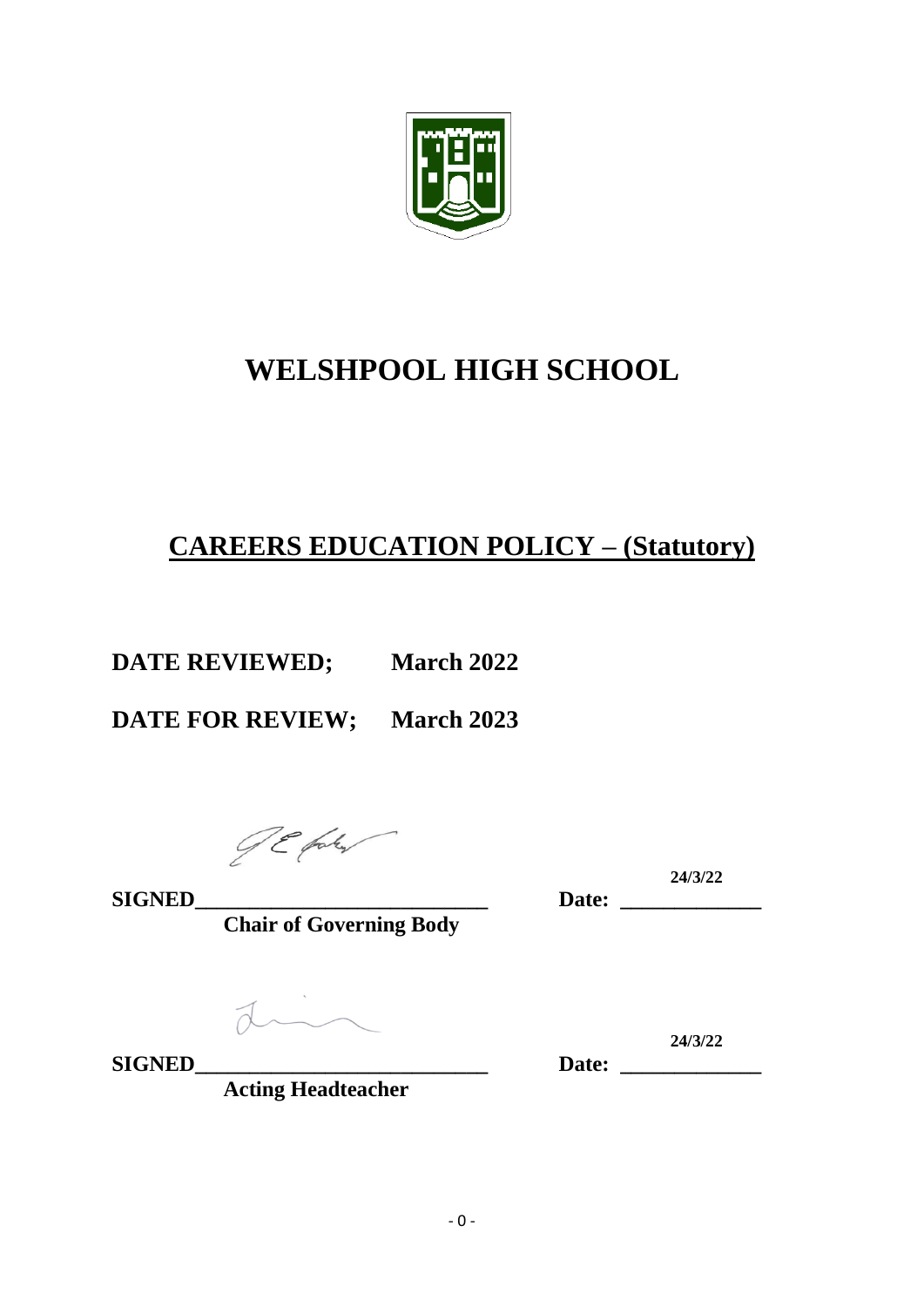### **Rationale**

This policy recognises that all pupils are entitled good quality provision for Careers Education Guidance/Work Related Education within the curriculum that supports personal development and lifelong careers. Careers Education and Guidance and Work Related Education (CEG/WRE) are considered to be one theme. However at Welshpool High School we do have a work experience policy separate to this document. This policy and practice is based firmly on the criteria outlined in the Careers Wales Quality Award, which the school achieved in July 2021.

Welshpool High School will continue to meet the standards outlined in this award and is fully committed in working towards the standards in every academic year. We have strong partnerships with local companies and parents. Pupils and staff work closely under the overarching guidance of Careers Wales.

Welshpool High School understands that pupils need to be equipped to take their place in a rapidly changing world in the global economy. Careers and the World of Work (CWW) is about the relationships between young people, their learning and the world of work, enabling them to see the value of education, qualifications and skills. CWW is part of the basic curriculum for all 11-16 year olds and it is also part of the requirements of the Learning Core of Learning Pathways 14-19.

#### **Pupils at Welshpool High School will benefit from:**

- access to a range of activities that inspire them, including employer talks, careers fairs, motivational speakers, college and university visits and access to a learning coach and various mentors
- links with local employers, to help boost attitudes and employability skills, learn about the range of roles and opportunities available
- work experience provision where it is appropriate and beneficial
- access to advice on options available at Post-16 including apprenticeships and entrepreneurialism, and opportunities available from other post-16 providers.
- face to face advice and guidance to build confidence and motivation
- coordinated support from external agencies including the local authority where pupils are vulnerable, have special educational needs or are at risk of becoming NEET (not in education, employment or training)
- information on the financial support available to them post-16
- the opportunity to book a careers appointment with a trained specialist at school. This opportunity is available to all pupils in every year group
- activities during form time, assemblies and PSE in all year groups that promotes awareness of a wide range of career opportunities and progression routes
- tailored support for all statemented pupils through progression and transfer reviews, and individual meetings for pupils in all Year groups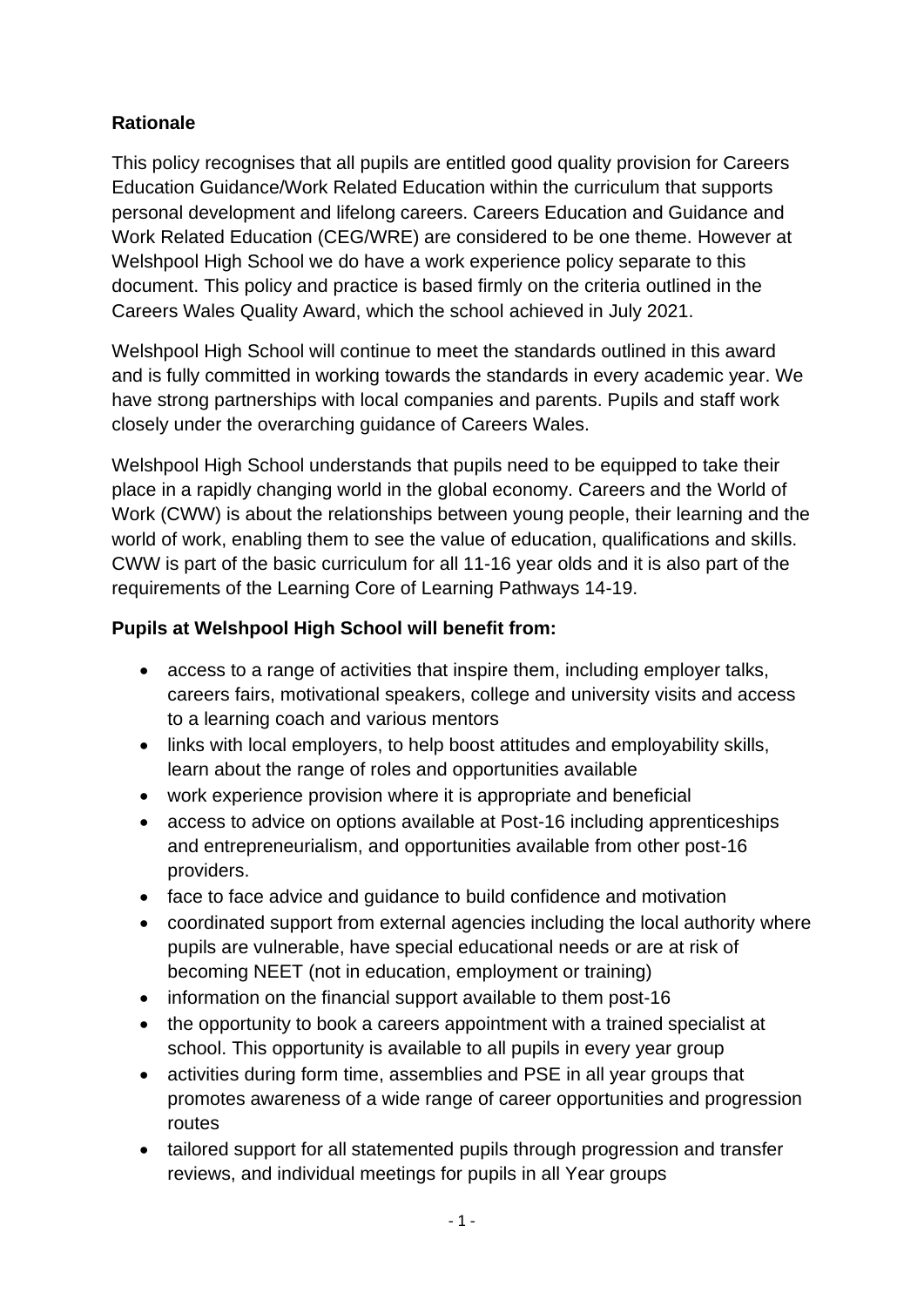#### **Key aims**

To ensure that our pupils can:

- develop the attitudes and values required for employability and lifelong learning
- manage their individual learning pathways and make effective career choices
- develop the skills required by employers
- become entrepreneurial
- be motivated to face the challenges, choices and responsibilities of adult life

#### **Commitment**

Welshpool High School is committed to:

- a planned PSE programme to cover CWW
- access to individual advice and guidance on choice and progression
- delivery that promotes equality of opportunity and inclusion
- varied participation in enterprise and work-related experiences
- an agreement with Careers Wales which identifies the contributions that each partner will make
- growing links with the 14-19 network
- local industry and business links

## **Related policies**

CWW links with and supports other policies including 14-19 Learning Pathways, teaching and learning, assessment and reporting, personal and social education (PSE), work experience, equal opportunities, health and safety and additional educational needs, including gifted and talented learners.

#### **Review procedure and Quality Assurance**

An annual review meeting with Careers Wales takes place at the start of every academic year during which a renewal of the partnership agreement with Careers Wales is accredited and signed. The results of this will be communicated and shared with staff and the governing body when appropriate. Welshpool High School achieved the Careers Wales Mark in July 2021 and was recognised as having a cycle of continuous improvement in place in order to improve standards in Careers and the World of Work. The Careers Wales Mark operates in a three year cycle. Welshpool High School will again apply for this accreditation in 2024.